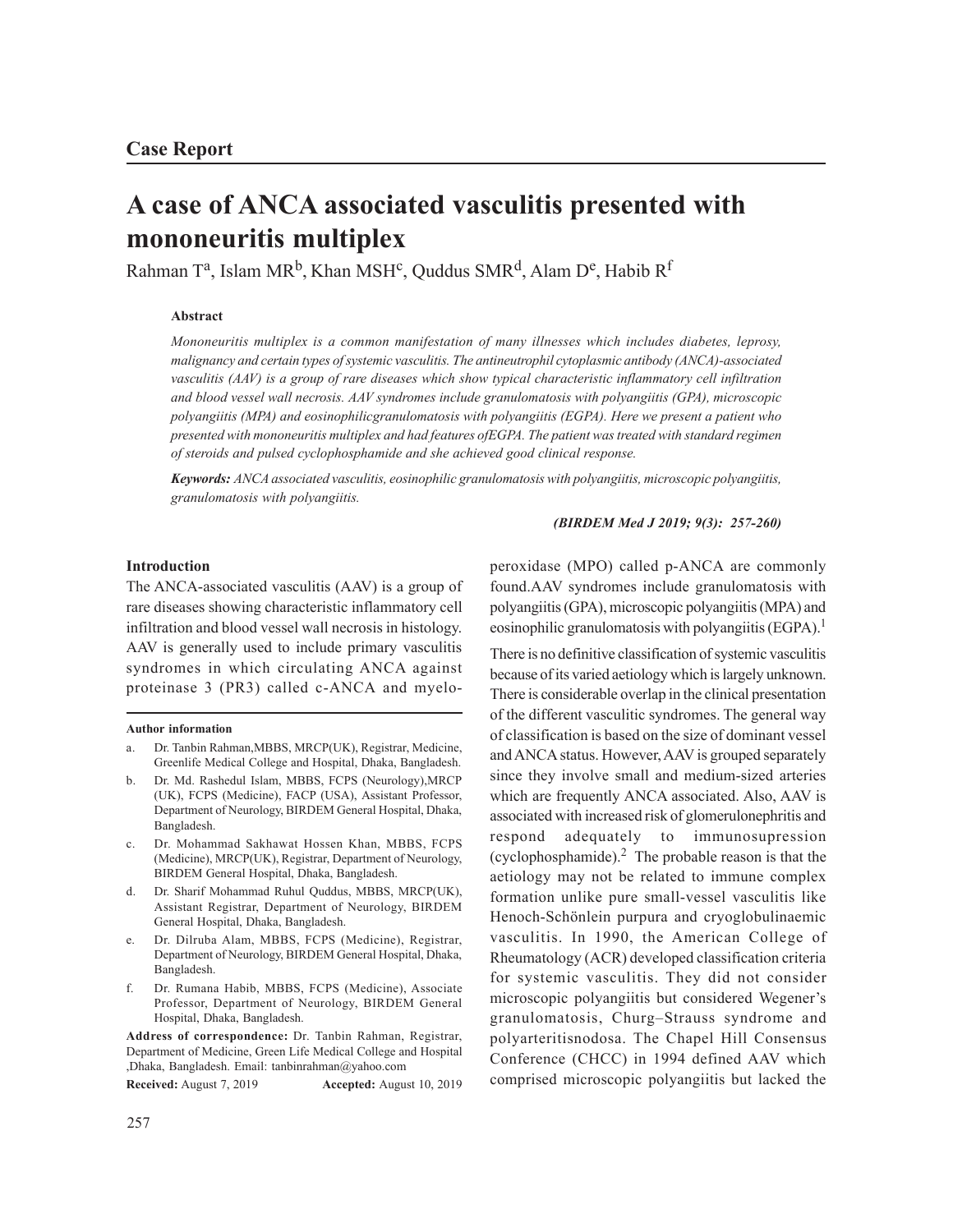criteria to diagnose.3,4 These were revised and updated in 2012 and a revised nomenclature introduced – granulomatosis with polyangiitis (Wegener's granulomatosis) (GPA), MPA, and EGPA (Churg– Strauss syndrome).<sup>5</sup>

#### **Case report**

A 60-year-old non diabetic, hypertensive lady presented with weakness of left leg initially then it affected right leg for the last 1 month. Weakness was gradual in onset, progressive and eventually caused walking difficulty. Subsequently it involved her upper limbs also for the last 2 weeks. On query, she had complaints of arthralgia and numbness which was continuous. Numbness was prominent on fingers and toes, more marked at night. She also developed skin rash for the last 14 days involving palm, sole, feet and forearm which was painful, non palpable, symmetrically distributed. There was no history of fever, joint swelling, morning stiffness, weight loss, mouth ulcer, alopecia, color change of hands on exposure to cold. She has history of late onset asthma which was diagnosed 5 years back and she is on regular treatment. She is non smoker, non alcoholic with no history of substance misuse. She had no family history of any significant illness. She was on antihypertensive medication.



**Figure 1** Rash on palmar surface of hand

On examination, she was anxious, ill looking, and anemic. She had purplish non palpable and painful rash involving palm, sole, forearm and feet. (Fig-1) Vital signs were normal including blood pressure. On neurological examination; she had normal higher psychic function including speech. She also had generalized hypotonia, bilateral foot and wrist drop (Figure 2), diminished deep tendon reflexes and high steppage gait.(Fig-2) All modalities of sensation were diminished in gloves and stocking pattern. Other systemic examination revealed no abnormalities.



**Figure 2** Bilateral wrist drop

On investigation, she had anemia (Hb  $% - 10.4$  g/dl), eosinophilia (16%), raised ESR (69 mm in first hour). C - reactive protein (CRP) and perinuclear antineutrophil cytoplasmic antibody (p-ANCA) was positive. Her routine investigations including liver and renal function test, electrolytes and urine examination were within normal limits. Serologic tests for Hepatitis B, Hepatitis C were negative. Anti-Nuclear Antibody (ANA) was negative. Chest radiograph and electrocardiogram, X-ray paranasalsinus revealed no abnormality. Nerve Conduction Study (NCS) revealed low amplitude compound muscle action potential (CMAP) in common peroneal nerve, tibial nerve, median nerve, ulnar nerve, radial nerve and absent sural nerve, median nerve, ulnar nerve, radial nerve sensory nerve action potential (SNAPs) bilaterally. Electromyogram(EMG) showed neuropathic motor unit potential. Sural nerve biopsy showed degenerating nerve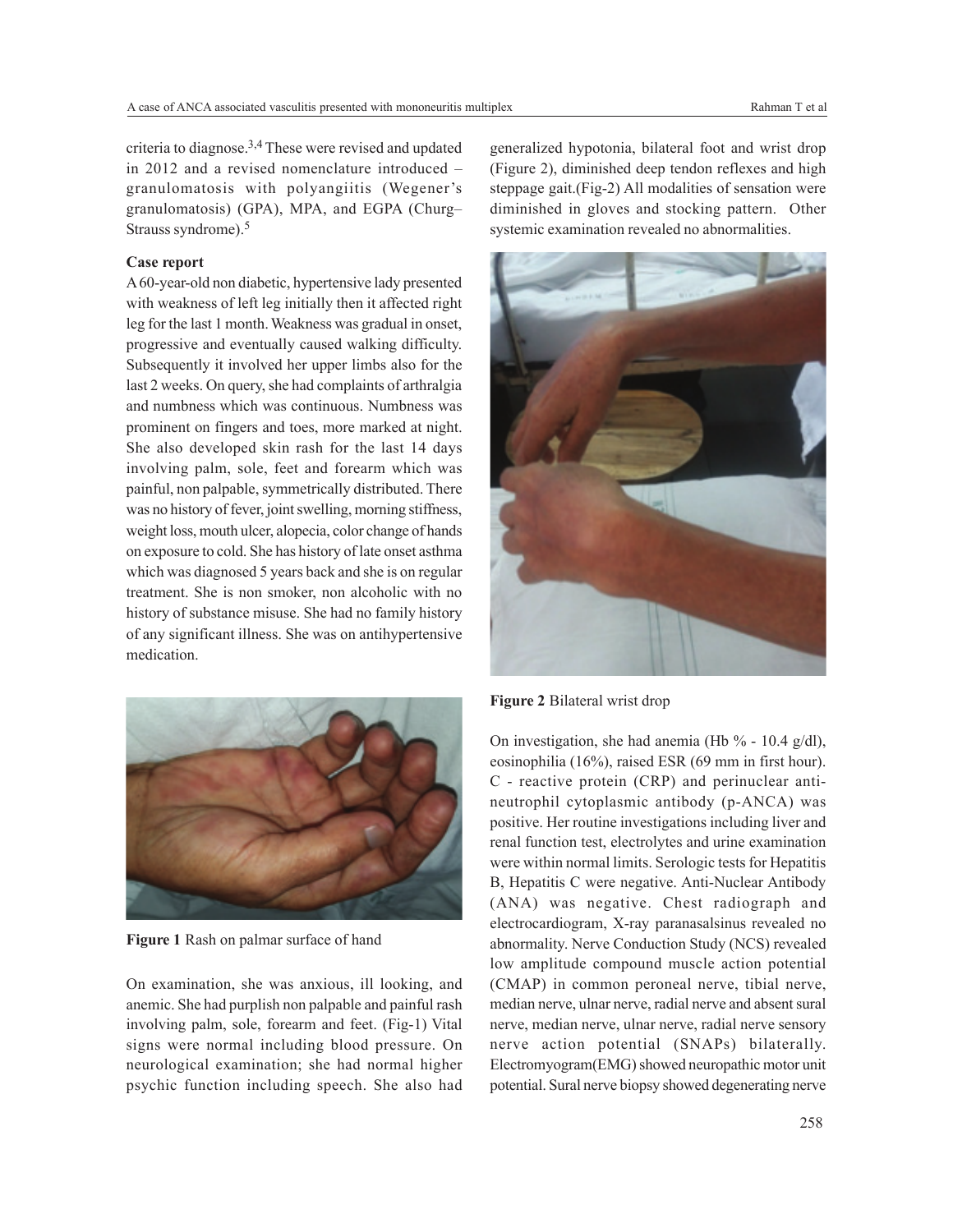fiber and endoneural infiltration of inflammatory cell (polymorphs, eosinophil and lymphocytes) in and around the neural blood vessel suggestive of vasculiticneuropathy (fig-3). Doppler study of both lower limbs showed mild atherosclerotic change. We treated the patient with Inj Methylprednisolone (1 gm IV infusion/day for five days) and cyclophosphamide pulse therapy  $(1 \text{ gm/m}^2 \text{ IV}$  every month). She had shown slow improvement. We continued two monthly cyclophosphamide pulses after first six months based on good therapeutic response and have plan to continue for one year. She will be followed up thereafter.



**Figure 3**Sural nerve biopsy showingdegenerating nerve fiber and endoneural infiltration of inflammatory cell in and around the neural blood vessel

### **Discussion**

 GPA previously known as Wegener granulomatosis, is an uncommon autoimmune disease. The disease spectrum includes necrotising granulomata of the respiratory tract (upper and lower), necrotisingvasculitis involving various organs like eyes, throat, skin and frequently involves the kidneys causing focal glomerulonephritis. The most common clinical presentation is the upper airway disease. It is seen in upto 90% of patients and almost 70% of patients initially present with upper airway disease.<sup>6</sup> Destruction of the nasal septum results in the typical saddle-nose deformity. About 85% of patients develop sinusitis during the course of the disease. Involvement of larynx and trachea is usually asymptomatic, but may present with hoarseness or stridor.<sup>6</sup>

Neurological involvement is uncommon at presentation and presents as peripheral neuropathy or mononeuritis multiplex. Mostly the symptoms are subclinical and can be detected in d"50% of patients in the course of illness.<sup>7</sup>

The initial description of MPA was given by Kussmaul and Maier when they described a patient showing periarteritis with inflammatory necrosis of medium-sized arteries resulting in organ infarction. The term microscopic polyarteritis nodosa was first described by Wainwright and Davson in a group of patients who in addition to features of PolyarteritisNodosa (PAN) also had segmental glomerulonephritis manifesting as rapidly progressive renal failure.<sup>8</sup>

Renal involvement is characteristic for MPA<sup>8</sup>. The occurrence of Mononeuritis multiplex in MPA is uncommon  $(\leq 20\%)$  similar to GPA. Also, eye and nasopharyngeal involvement are uncommon in MPA than in GPA  $(< 30\%$ ).<sup>6</sup>

The characteristic clinical features of EGPA include asthma which typically occurs late in the course of the disease associated with peripheral blood and tissue eosinophilia alongwith fever and systemic vasculitis.<sup>9</sup> The occurrence of asthma which precedes the onset of systemic features in almost all cases of EGPA distinguishes it from other forms of vasculitis.<sup>9</sup> Unlike MPA and GPA, mononeuritis multiplex is a common  $(70\%)$  feature of EGPA.<sup>10</sup>

Our patient had late onset bronchial asthma for which she was under regular medication. She had mononeuritis multiplex involving the upper and lower limbs which was gradually progressive. There was evidence of peripheral eosinophilia. Nerve biopsy was suggestive of vasculitis with eosinophilic infiltrate. The clinical picture, evaluation and investigation are suggestive of EGPA. Also, there is no renal involvement to suggest MPA. The absence of respiratory tract and renal involvement, rules out GPA as a possibility.

Hence, our patient is most likely suffering from EGPAand the patient showed good response with steroids and pulse cyclophosphamide therapy.

## *Conclusion*

ANCA-associated vasculitis is an uncommon disease entity. Early diagnosis and prompt treatment can ensure better outcome for the patient. Our patient showed good clinical response and now independent for all activities of daily living.

**Conflict of interest:** Nothing to declare.